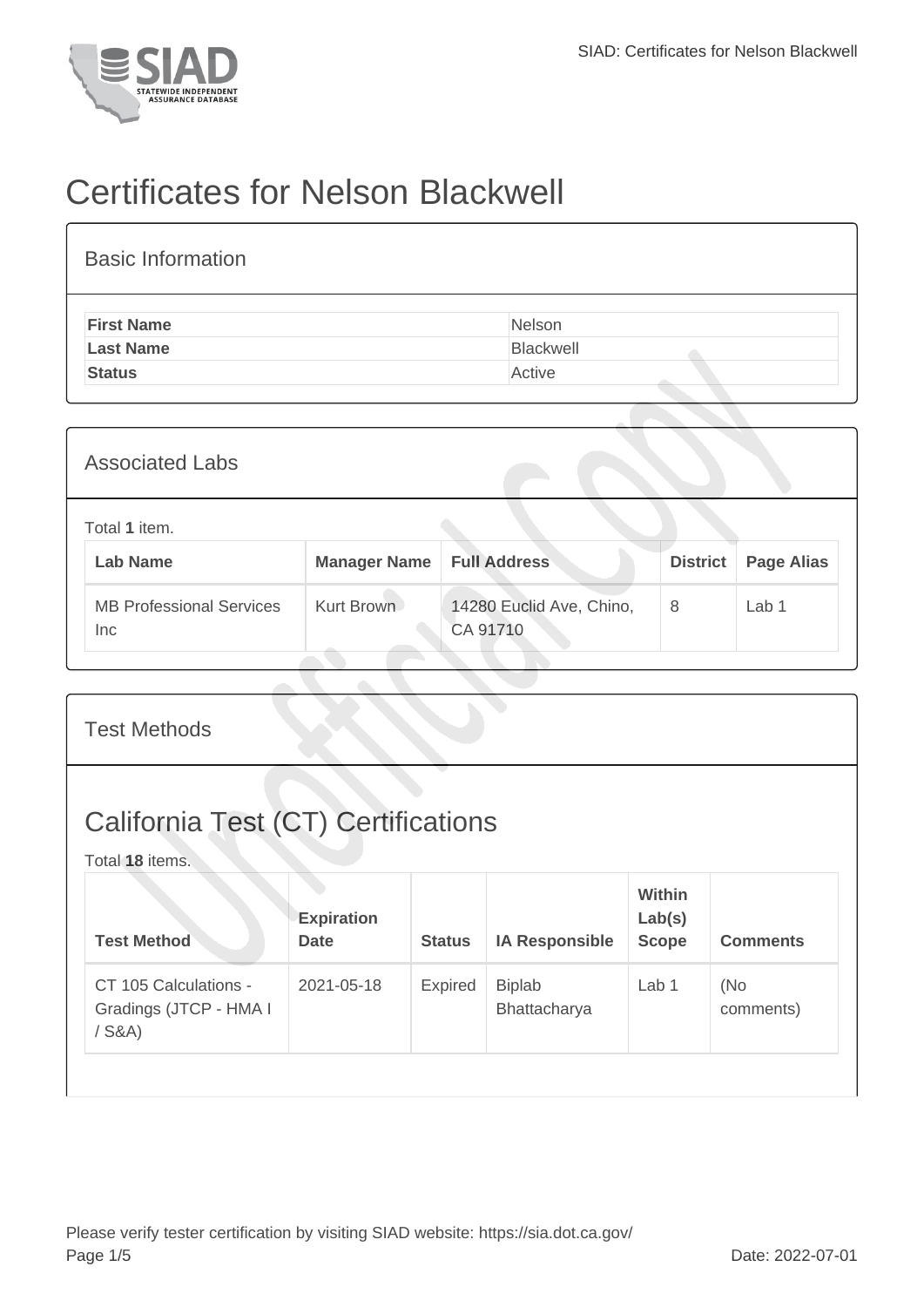

| <b>Test Method</b>                                                                  | <b>Expiration</b><br><b>Date</b> | <b>Status</b>  | <b>IA Responsible</b>         | Within<br>Lab(s)<br><b>Scope</b> | <b>Comments</b>   |
|-------------------------------------------------------------------------------------|----------------------------------|----------------|-------------------------------|----------------------------------|-------------------|
| CT 125 AGG Sampling -<br><b>AGGREGATES (JTCP -</b><br><b>HMA I / S&amp;A)</b>       | 2021-05-18                       | Expired        | <b>Biplab</b><br>Bhattacharya | Lab 1                            | (No)<br>comments) |
| CT 125 HMA Sampling -<br>HMA (JTCP - HMA I)                                         | 2021-05-18                       | <b>Expired</b> | <b>Biplab</b><br>Bhattacharya | Lab <sub>1</sub>                 | (No<br>comments)  |
| CT 201 Sample<br>Preparation - Soil and<br>Aggregates (JTCP -<br><b>S&amp;A)</b>    | 2021-07-13                       | <b>Expired</b> | <b>Richard Hibbard</b>        | Lab <sub>1</sub>                 | (No)<br>comments) |
| CT 202 Sieve analysis -<br>Fine and Coarse<br>Aggregates (JTCP -<br><b>S&amp;A)</b> | 2021-07-13                       | Expired        | <b>Richard Hibbard</b>        | Lab <sub>1</sub>                 | (No)<br>comments) |
| CT 205 Percent Crushed<br>Particles (JTCP - S&A)                                    | 2021-07-13                       | Expired        | <b>Richard Hibbard</b>        | (No lab)                         | (No<br>comments)  |
| CT 216 Relative<br>Compaction - Soils and<br>Aggregates (JTCP -<br><b>S&amp;A)</b>  | 2021-07-13                       | Expired        | <b>Richard Hibbard</b>        | Lab <sub>1</sub>                 | (No<br>comments)  |
| CT 217 Sand Equivalent<br>$(JTCP - S&A)$                                            | 2021-07-13                       | <b>Expired</b> | <b>Richard Hibbard</b>        | Lab <sub>1</sub>                 | (No<br>comments)  |
| CT 226 Moisture Content<br>- Soils and Aggregates<br>$(JTCP - S&A)$                 | 2021-07-13                       | <b>Expired</b> | <b>Richard Hibbard</b>        | Lab 1                            | (No)<br>comments) |
| CT 227 Cleanness Value<br>$(JTCP - S&A)$                                            | 2021-07-13                       | <b>Expired</b> | <b>Richard Hibbard</b>        | (No lab)                         | (No)<br>comments) |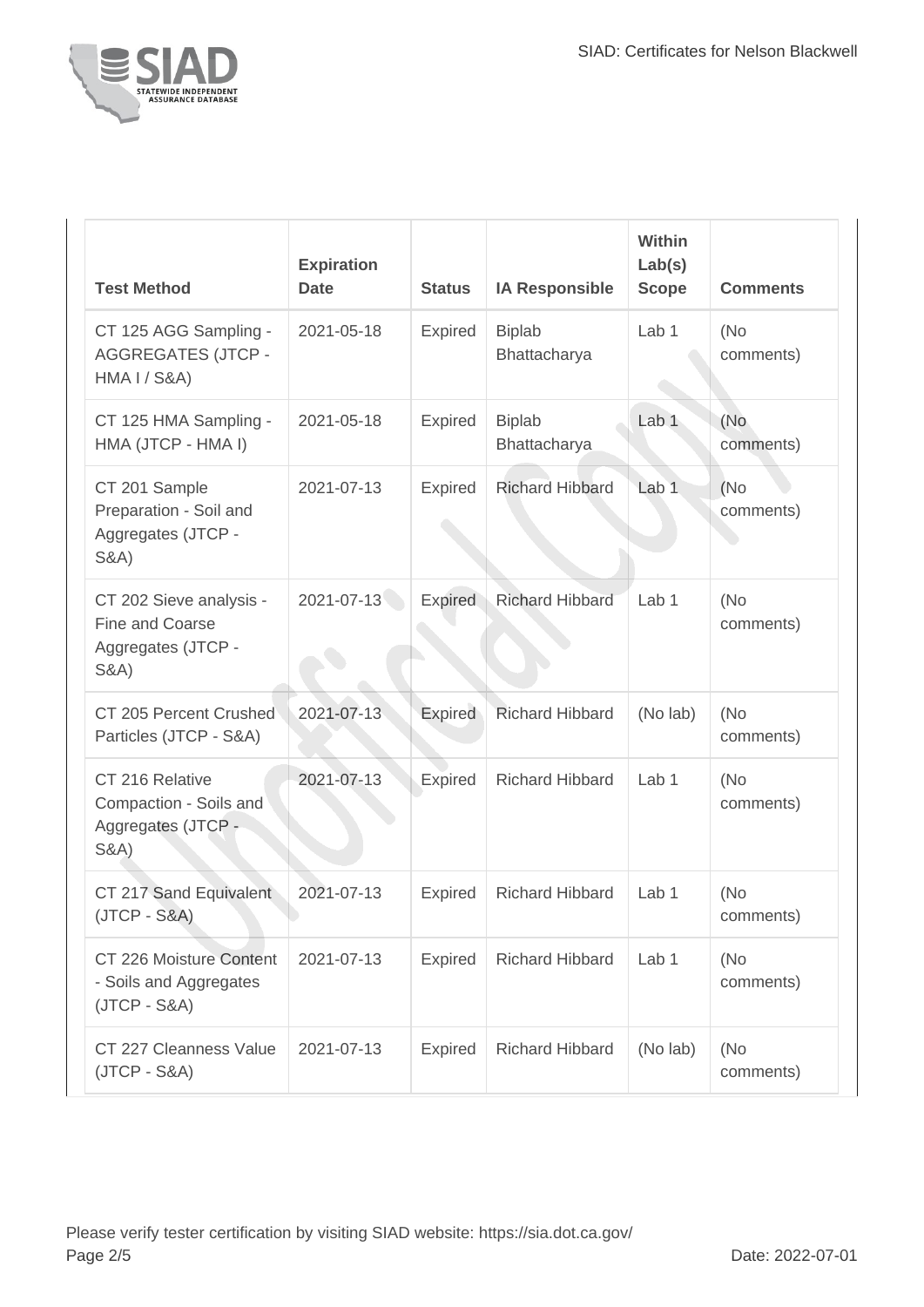

| <b>Test Method</b>                                                      | <b>Expiration</b><br><b>Date</b> | <b>Status</b>  | <b>IA Responsible</b>  | Within<br>Lab(s)<br><b>Scope</b> | <b>Comments</b>   |
|-------------------------------------------------------------------------|----------------------------------|----------------|------------------------|----------------------------------|-------------------|
| CT 229 Durability (JTCP<br>$-S&A)$                                      | 2021-07-13                       | <b>Expired</b> | <b>Richard Hibbard</b> | (No lab)                         | (No<br>comments)  |
| CT 504 Air Content of<br><b>PCC - Pressure Method</b><br>(JTCP - PCC)   | 2025-02-15                       | Active         | Sarbjit Grewal         | Lab <sub>1</sub>                 | (No)<br>comments) |
| CT 518 Unit Weight -<br>PCC (JTCP - PCC)                                | 2025-02-15                       | Active         | Sarbjit Grewal         | Lab <sub>1</sub>                 | (No)<br>comments) |
| CT 539 Sampling Fresh<br>Concrete (JTCP - PCC)                          | 2025-02-15                       | Active         | Sarbjit Grewal         | Lab <sub>1</sub>                 | (No<br>comments)  |
| CT 540 Making Cylinders<br>- PCC (JTCP - PCC)                           | 2025-02-15                       | Active         | Sarbjit Grewal         | Lab <sub>1</sub>                 | (No)<br>comments) |
| CT 543 Air Content of<br><b>PCC - Volumetric</b><br>Method (JTCP - PCC) | 2025-02-15                       | Active         | Sarbjit Grewal         | Lab <sub>1</sub>                 | (No<br>comments)  |
| CT 556 Slump - PCC<br>(JTCP - PCC)                                      | 2025-02-15                       | Active         | Sarbjit Grewal         | Lab <sub>1</sub>                 | (No)<br>comments) |
| CT 557 Temperature -<br>PCC (JTCP - PCC)                                | 2025-02-15                       | Active         | Sarbjit Grewal         | Lab <sub>1</sub>                 | (No)<br>comments) |

## AASHTO/ASTM Proficiencies

Total **14** items.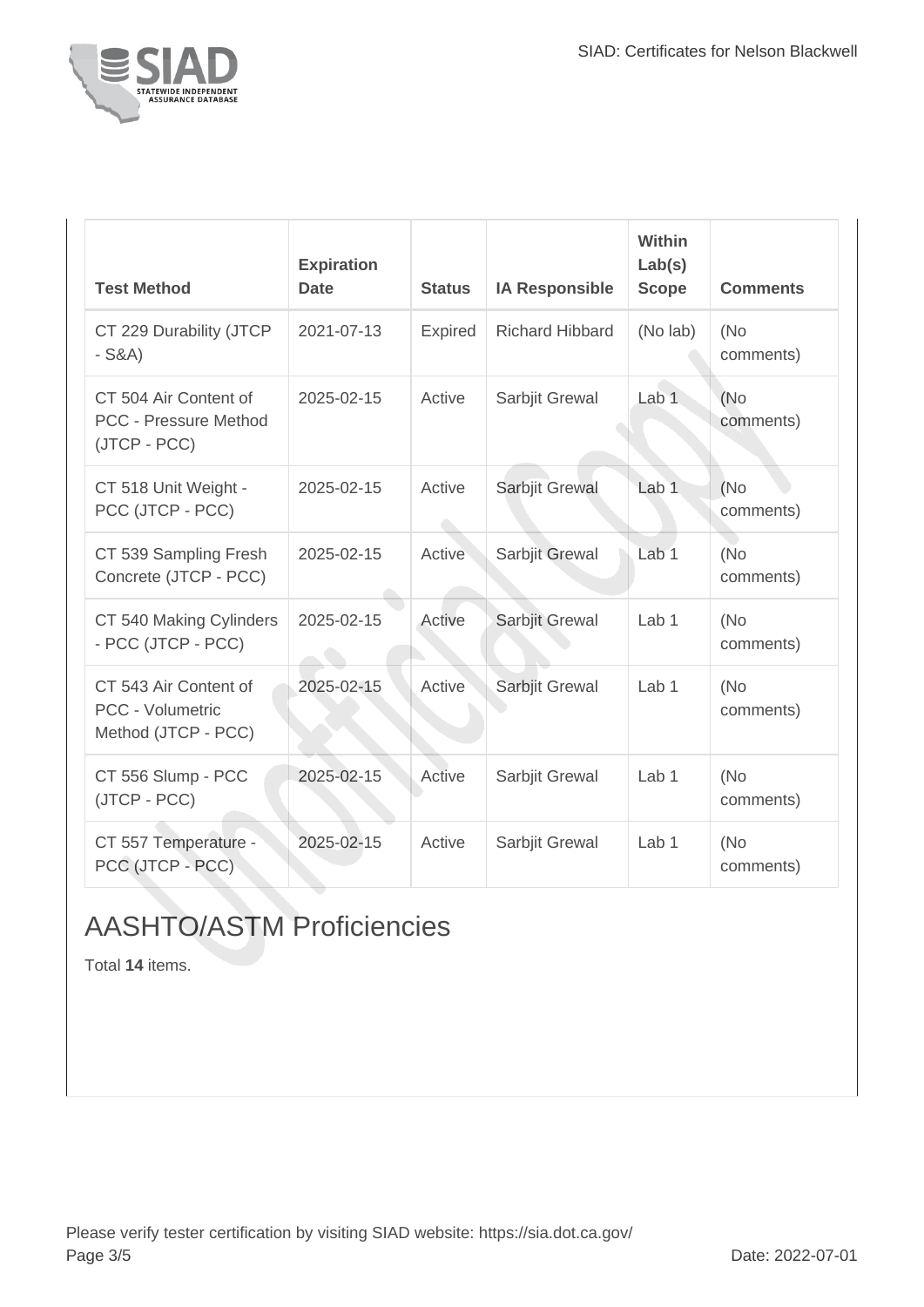

| <b>Test Method</b>                                                                           | <b>Expiration</b><br><b>Date</b> | <b>Status</b>  | <b>IA Responsible</b>         | <b>Within</b><br>Lab(s)<br><b>Scope</b> | <b>Comments</b>   |
|----------------------------------------------------------------------------------------------|----------------------------------|----------------|-------------------------------|-----------------------------------------|-------------------|
| <b>AASHTO T11 Sieve</b><br>Analysis (Washing) -<br>Fine Aggregates (JTCP<br>$-HMA I)$        | 2021-05-18                       | <b>Expired</b> | <b>Biplab</b><br>Bhattacharya | Lab <sub>1</sub>                        | (No<br>comments)  |
| <b>AASHTO T27 Sieve</b><br>Analysis - Fine and<br><b>Coarse Aggregates</b><br>(JTCP - HMA I) | 2021-05-18                       | Expired        | <b>Biplab</b><br>Bhattacharya | Lab <sub>1</sub>                        | (No<br>comments)  |
| <b>AASHTO R47</b><br>Reducing Samples of<br>HMA (JTCP - HMA I)                               | 2021-05-18                       | Expired        | <b>Biplab</b><br>Bhattacharya | Lab <sub>1</sub>                        | (No<br>comments)  |
| <b>AASHTO R76</b><br>Reducing Samples of<br>Agg (JTCP - HMA I)                               | 2021-05-18                       | Expired        | <b>Biplab</b><br>Bhattacharya | Lab <sub>1</sub>                        | (No<br>comments)  |
| AASHTO T166 Bulk<br>SpG of Compacted<br>HMA - SSD (JTCP -<br>HMA II)                         | 2021-06-07                       | Expired        | <b>Biplab</b><br>Bhattacharya | Lab <sub>1</sub>                        | (No<br>comments)  |
| AASHTO T176 Sand<br>Equivalent (JTCP -<br>HMA I)                                             | 2021-05-18                       | Expired        | <b>Biplab</b><br>Bhattacharya | Lab <sub>1</sub>                        | (No<br>comments)  |
| AASHTO T209 Max<br>SpG and Density -<br>HMA (JTCP - HMA II)                                  | 2021-06-07                       | <b>Expired</b> | <b>Biplab</b><br>Bhattacharya | (No lab)                                | (No)<br>comments) |